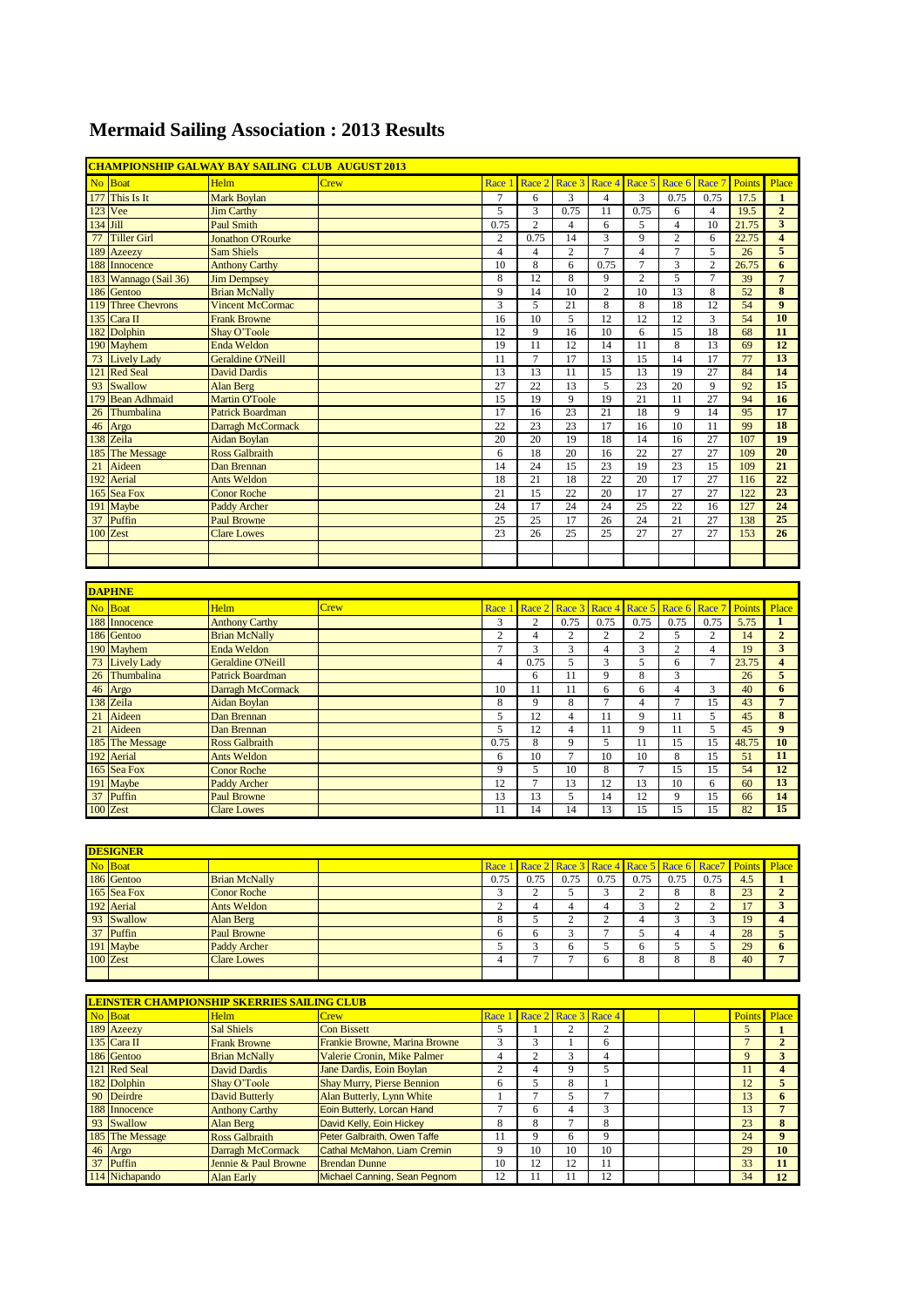|          | <b>VOLVO REGATTA 11th to 14th July 2013</b> |                                      |                                     |        |                                                               |    |    |    |    |    |    |    |    |
|----------|---------------------------------------------|--------------------------------------|-------------------------------------|--------|---------------------------------------------------------------|----|----|----|----|----|----|----|----|
|          | No Boat                                     | <b>Helm</b>                          | <b>Crew</b>                         | Race 1 | Race 2 Race 3 Race 4 Race 5 Race 6 Race 7 Race 8 Points Place |    |    |    |    |    |    |    |    |
|          | 77 Tiller Girl                              | Johnny O'Rourke                      | Carol Cronin, Dermot O'Neill        |        | 4                                                             |    |    |    |    | 2  | 3  | 15 |    |
| 134 Jill |                                             | Paul Smith & Pat Mang Anne Smith     |                                     | 3      |                                                               |    |    |    |    | 3  | 2  | 16 |    |
|          | 102 Endeavour                               | Roger Bannon                         | Therese McHugh, Tomas McHugh        | 2      |                                                               | 3  |    |    |    | 6  |    | 19 |    |
|          | 186 Gentoo                                  | <b>Brian McNally</b>                 | Valerie Cronin, Mike Palmer         |        |                                                               | ◠  | 6  |    | ⌒  |    | 4  | 25 |    |
|          | 189 Azeezy                                  | <b>Sal Shiels</b>                    | <b>Con Bissett</b>                  | 4      |                                                               | 4  | 10 |    |    |    |    | 34 |    |
|          | 185 The Message                             | <b>Ross Galbraith</b>                | <b>Susan Roundtree, Mary Whitty</b> | 11     |                                                               |    |    | 8  |    |    | 6  | 42 | 6. |
|          | 73 Lively Lady                              | Geraldine O'Neill & Mic Ailbha Smith |                                     | 6      | 8                                                             | 6  | Q  |    |    | 6  |    | 43 |    |
|          | 182 Dolphin                                 | Shav O'Toole                         | <b>Shay Murry, Pierse Bennion</b>   | 8      |                                                               | 13 |    |    | 8  | 13 | 13 | 54 | 8  |
|          | 21 Aideen                                   | Dan Brennan & Brenda Paul O'Donaghue |                                     |        |                                                               | 8  | 8  | 10 |    | 8  | 8  | 54 | 9  |
|          | 190 Mayhem                                  | Enda Weldon                          | <b>Sean Weldon</b>                  | 9      |                                                               | 10 |    | 6  | 10 | 9  | 13 | 58 | 10 |
|          | 46 Argo                                     | Darragh McCormack                    |                                     | 10     | 10                                                            | 9  | 11 | 13 | 13 | 13 | 13 | 79 | 11 |
|          | 179 Bean Adhmaid                            | Martin O'Toole                       | Conor O'Toole, Shane O'Toole        | 13     | 13                                                            | 13 | 13 | 13 | 13 | 13 | 13 | 91 | 12 |

|          |                    | <b>SKERRIES SAILING CLUB REGATTA 27TH &amp; 28TH JULY 2013</b> |                                     |                |                |                      |                |  |        |                         |
|----------|--------------------|----------------------------------------------------------------|-------------------------------------|----------------|----------------|----------------------|----------------|--|--------|-------------------------|
|          | No. Name           | Helm                                                           | $C$ rew                             | Race 1         |                | Race 2 Race 3 Race 4 |                |  | Points | Place                   |
|          | 123 Vee            | <b>Jim Carthy</b>                                              | Brian Murphy, Marguerite Carthy     | $\overline{7}$ | 5              | 2                    |                |  | 8      | $\mathbf{1}$            |
| 189      | Azeezy             | <b>Sam Shiels</b>                                              | <b>Con Bissett, Caragh Shiels</b>   |                | 3              | 17                   | 5              |  | 9      | $\overline{2}$          |
|          | 182 Dolphin        | Shay O'Toole                                                   | <b>Shay Murry, Pierse Bennion</b>   | 6              | $\overline{c}$ | 10                   | $\overline{4}$ |  | 12     | 3                       |
| 177      | This Is It         | <b>Mark Boylan</b>                                             | Aileen Boylan, Niall Collins        | 9              | 23             |                      | 3              |  | 13     | $\overline{\mathbf{4}}$ |
|          | 188 Innocence      | <b>Anthony Carthy</b>                                          | Eoin Butterly, Ciaran Hand          | 8              | 8              | 4                    | $\overline{c}$ |  | 14     | 5                       |
|          | 135 Cara II        | <b>Frank Browne</b>                                            | Frankie Browne, Marina Browne       | 12             |                | 5                    | 9              |  | 15     | 6                       |
|          | 185 The Message    | <b>Ross Galbraith</b>                                          | <b>Susan Roundtree, Mary Whitty</b> | 3              | 11             | 3                    | 14             |  | 17     | $\overline{7}$          |
|          | 121 Red Seal       | <b>David Dardis</b>                                            | Jane Dardis, Eoin Boylan            | 5              | 4              | 8                    | 11             |  | 17     | 8                       |
|          | 186 Gentoo         | <b>Brian McNally</b>                                           | Valerie Cronin, Mike Palmer         | 4              | 6              | 11                   | $\overline{7}$ |  | 17     | $\boldsymbol{9}$        |
| 134 Jill |                    | <b>Paul Smith</b>                                              | <b>Jonathan O'Rourke</b>            | 10             | 23             | 6                    | 8              |  | 24     | 10                      |
|          | 190 Mayhem         | Enda Weldon                                                    | Sean Weldon, Cara McGaully          | 14             | $\overline{7}$ | 12                   | 6              |  | 25     | 11                      |
|          | 119 Three Chevrons | <b>Vincent McCormac</b>                                        | Rosin & Luke McCormack              | 11             | 23             | 9                    | 12             |  | 32     | 12                      |
|          | 183 Wanago         | <b>Robert Winters</b>                                          | <b>Paul Winters, Jim Dempsey</b>    | $\overline{c}$ | 23             | 16                   | 15             |  | 33     | 13                      |
|          | 90 Deirdre         | <b>David Butterly</b>                                          | Derek Warren, Daren Butterly        | 18             | 13             | 15                   | 10             |  | 38     | 14                      |
|          | 166 Isadora        | Darren Keane                                                   | Signo, Thomas McHugh                | 15             | 10             | 14                   | 16             |  | 39     | 15                      |
|          | 46 Argo            | Darragh McCormack                                              | Liam Cremin, Cathal McMahon         | 13             | 23             | 7                    | 23             |  | 43     | 16                      |
|          | 114 Nichapando     | <b>Alan Early</b>                                              | <b>John Cray, Michael Canning</b>   | 17             | 9              | 18                   | 18             |  | 44     | 17                      |
|          | 191 Maybe          | Paddy Archer                                                   | <b>Therese McHugh</b>               | 16             | 12             | 21                   | 17             |  | 45     | 18                      |
|          | 192 Ariel          | Ants Weldon                                                    | <b>Brenda McGuiness, Des Dean</b>   | 19             | 23             | 13                   | 13             |  | 45     | 19                      |
|          | 175 Nora           | Don Cromer                                                     | <b>Niall McMahon</b>                | 23             | 23             | 20                   | 19             |  | 62     | 20                      |
| 37       | Puffin             | Jennie & Paul Browne                                           | <b>Brendan Dunne</b>                | 20             | 23             | 19                   | 23             |  | 62     | 21                      |
|          | 138 Zeila          | <b>Aidan Boylan</b>                                            | Kerri Ann Boylan                    | 23             | 23             | 23                   | 23             |  | 69     | 22                      |
|          |                    |                                                                |                                     |                |                |                      |                |  |        |                         |
|          |                    |                                                                |                                     |                |                |                      |                |  |        |                         |

|                    |                         | <b>FOYNES YACHT CLUB MUNSTER CHAMIONSHIPS 1st &amp; 2nd June 2013</b> |    |                      |    |  |  |              |  |
|--------------------|-------------------------|-----------------------------------------------------------------------|----|----------------------|----|--|--|--------------|--|
| No. Name           | <b>Helm</b>             | <b>Crew</b>                                                           |    | Race 1 Race 2 Race 3 |    |  |  | Points Place |  |
| 188 Innocence      | <b>Anthony Carthy</b>   | Eoin Butterly, Ciaran Hand                                            |    |                      |    |  |  |              |  |
| 119 Three Chevrons | <b>Vincent McCormac</b> | Rosin & Luke McCormack                                                |    |                      |    |  |  |              |  |
| 135 Cara II        | <b>Frank Browne</b>     | Frankie Browne, Marina Browne                                         |    |                      |    |  |  |              |  |
| $100$ Zest         | <b>Clair Lowes</b>      | <b>Bev Lowes</b>                                                      |    |                      | 6  |  |  | 15           |  |
| 191 Maybe          | <b>Paddy Archer</b>     |                                                                       |    |                      |    |  |  | 16           |  |
| 165 Sea Fox        | Conor Roche & Conor 0   |                                                                       | 6  |                      |    |  |  |              |  |
| 129 Kilmoon        | <b>Paul McDonnell</b>   |                                                                       |    |                      | 8  |  |  | 22           |  |
| 190 Mayhem         | Enda Weldon             | Sean Weldon, Cara McGaully                                            | 10 | 10                   | 3  |  |  | 23           |  |
| 46 Argo            | Darragh McCormack       | Liam Cremin, Cathal McMahon                                           | 10 | 10                   | 10 |  |  | 30           |  |
|                    |                         |                                                                       |    |                      |    |  |  |              |  |

|            |                    | <b>RUSH SAILING CLUB REGATTA 1ST AND 2ND SEPTEMBER 2012</b> |                                     |                |                                           |                |  |  |               |                         |
|------------|--------------------|-------------------------------------------------------------|-------------------------------------|----------------|-------------------------------------------|----------------|--|--|---------------|-------------------------|
|            | No. Name           |                                                             |                                     |                | Race 1 Race 2 Race 3 Race 4 Race 5 Race 6 |                |  |  | <b>Points</b> | Place                   |
|            | 123 Vee            | <b>Jim Carthy</b>                                           | Ruari Grimes, Marguerite Carthy     |                | 6                                         |                |  |  | 8             |                         |
|            | 188 Innocence      | <b>Anthony Carthy</b>                                       | Eoin Butterly, Ciaran Hand          | 3              |                                           | 5              |  |  | 9             | $\overline{2}$          |
|            | 177 This Is It     | <b>Mark Boylan</b>                                          | Aileen Boylan, Niall Collins        | 9              | $\overline{2}$                            | 3              |  |  | 14            | 3                       |
|            | 119 Three Chevrons | <b>Vincent McCormac</b>                                     | Tom Higgins, Roisin McCormack       | 8              | 3                                         | 6              |  |  | 17            | $\overline{\mathbf{4}}$ |
| $134$ Jill |                    | Paul Smith & Pat Mangar Anne Smith                          |                                     | 5              | 4                                         | 11             |  |  | 20            | 5                       |
|            | 186 Gentoo         | <b>Brian McNally</b>                                        | Valerie Cronin, Mike Palmer         | 13             | 7                                         | $\overline{c}$ |  |  | 22            | 6                       |
|            | 189 Azeezy         | Sam Shiels                                                  | <b>Con Bissett, Doire Shiels</b>    | 10             | 5                                         | $\overline{7}$ |  |  | 22            | $\overline{7}$          |
| 26         | Thumbellina        | <b>Patrick Boardman</b>                                     | Lynn White, Paul Carrick            | 4              | 18                                        | 4              |  |  | 26            | 8                       |
|            | 190 Mayhem         | <b>Enda Weldon</b>                                          | Sean Weldon, Cara McAuley           | 6              | 10                                        | 10             |  |  | 26            | 9                       |
|            | 185 The Message    | <b>Ross Galbraith</b>                                       | <b>Susan Roundtree, Mary Whitty</b> | 2              | 18                                        | 9              |  |  | 29            | 10                      |
|            | $135$ Cara II      | <b>Frankie Browne</b>                                       | Stephen Costello, Brian Gaughen     | 12             | 9                                         | 8              |  |  | 29            | 11                      |
| 90         | Deirdre            | <b>David Butterly</b>                                       | Alan & Darren Butterly              | $\overline{7}$ | 13                                        | 15             |  |  | 35            | 12                      |
|            | 121 Red Seal       | <b>David Dardis</b>                                         | Richard Ferguson, Eoin Boylan       | 15             | 8                                         | 13             |  |  | 36            | 13                      |
| 93         | Swallow            | Alan Berg                                                   | Andre Berg, Anna Lowes              | 11             | 14                                        | 12             |  |  | 37            | 14                      |
|            | 191 Maybe          | Paddy Archer                                                | <b>Susan Boylan, Paul Thorne</b>    | 16             | 11                                        | 16             |  |  | 43            | 15                      |
|            | 192 Ariel          | <b>Anthony Weldon</b>                                       | <b>Brenda McGuinness, Des Deane</b> | 14             | 15                                        | 14             |  |  | 43            | 16                      |
|            | 114 Nichapando     | <b>Alan Early</b>                                           | Michael Canning, John Cray          | 18             | 12                                        | 17             |  |  | 47            | 17                      |
|            |                    |                                                             |                                     |                |                                           |                |  |  | $\Omega$      | 18                      |
|            |                    |                                                             |                                     |                |                                           |                |  |  |               |                         |